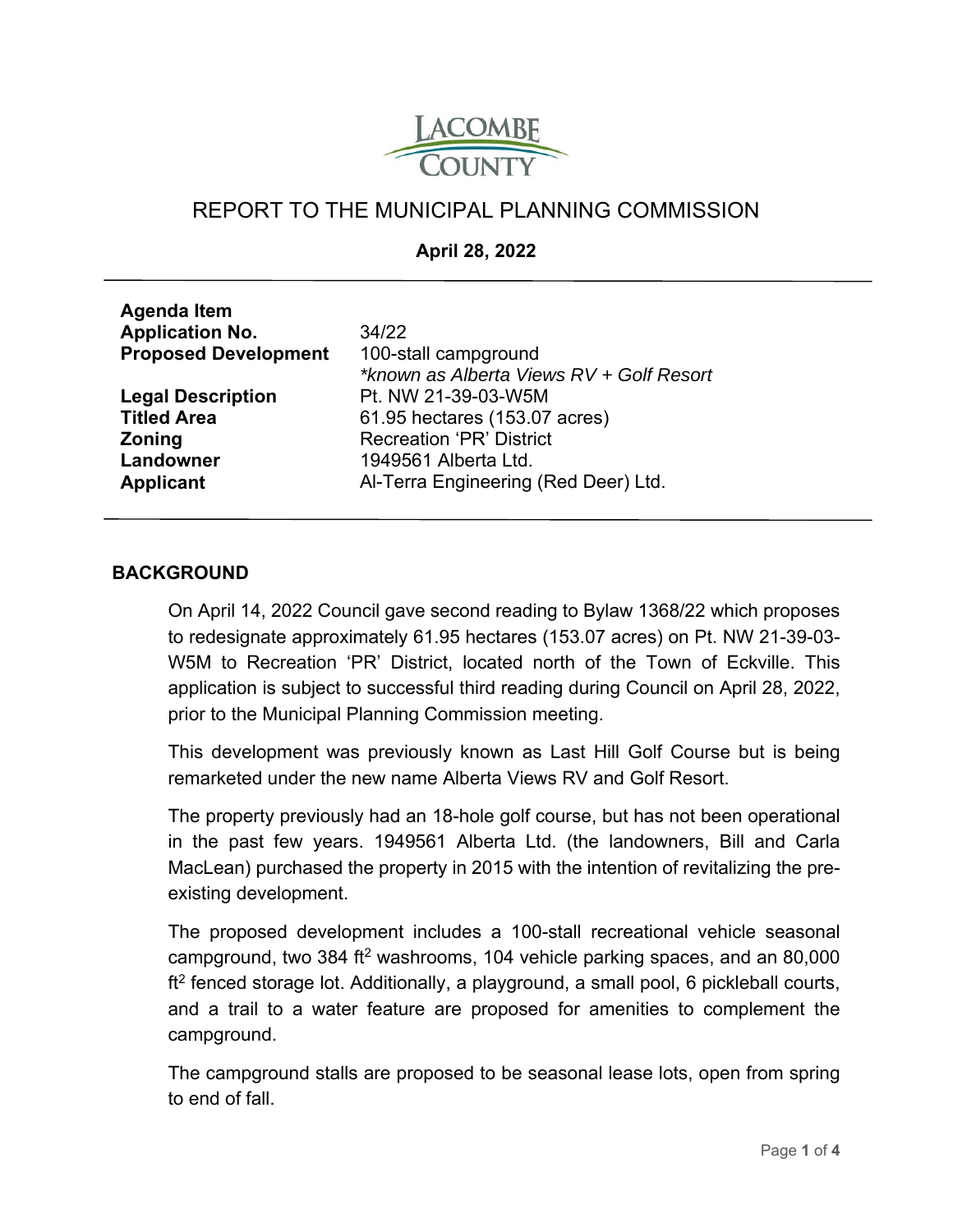Campground stalls will be fully serviced with water, wastewater and power.

The wastewater will drain through a common sanitary main to a large holding tank. The tank will be periodically sucked empty, depending on use and the number of units occupied.

Due to the nature of the proposed development, there will be very little increase in stormwater flows. However, water quality will need to be maintained, along with the predevelopment flow rates. The site will utilize a combination of grass ditches/swales and centerline drained roadways to convey stormwater to the stormwater management pond. This pond will detain the water, as its outlet will be designed to restrict outflow to the predevelopment rate. The pond will also provide time for suspended solids to settle out prior to discharge.

There is an oilfield waste processing site in the southeast corner of the parcel, approximately 450 metres (1475 feet) away from the proposed campground.

# **POLICY CONSIDERATIONS**

The development is considered a "major campground", which is a discretionary use under the Recreation 'PR' District of the County's *Land Use Bylaw* and requires the approval of the Municipal Planning Commission.

A major campground is defined as an "area which has been planned and improved for the seasonal short term occupancy of more than twenty (20) holiday trailers, motor homes, tents, campers or similar recreational vehicles, and is not used as a year round storage, or accommodation for residential use. Typical uses include tourist recreational vehicle parks, campsites and tenting grounds and recreational activities, such as picnic grounds, boating facilities and playgrounds."

The applicant of a major campground application shall undertake community consultation prior to an application being made to the County by pre-circulating to adjacent landowners within a 0.5-mile radius (*Land Use Bylaw* Policies 3.4(7) and  $3.4(7)(a)$ ). The applicant is required to submit a summary of their community consultation with the application outlining neighbours concerns and how these concerns will be addressed or why they cannot be addressed. The pre-circualtion completed for the rezoning application satisfied the pre-circulation requirements for the development permit application.

The property is located in the *Town of Eckville and Lacombe County Intermunicipal Development Plan* (IDP). As shown on *Map 2 – Future Land Use Concept Map*,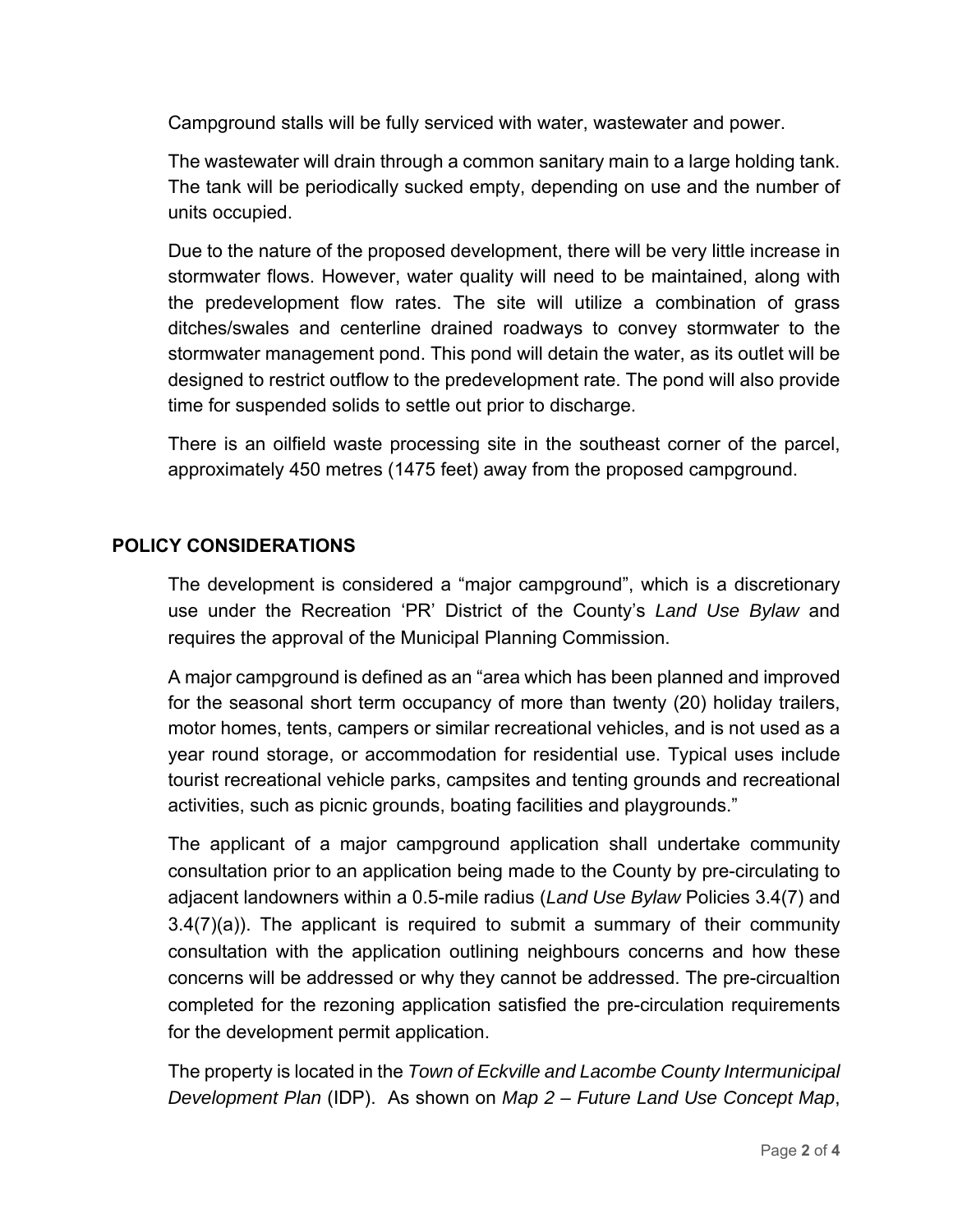the subject land is identified as recreational land, and as such can be considered for development.

The minimum setback from the waste processing site in the south east corner of the parcel is 100 metres (328 feet). The proposed location for the campground is not located within this setback.

## **CIRCULATION RESPONSE**

No concerns were received by adjacent landowners or agencies during the precirculation of the rezoning application.

The County's Operations Department has been engaged in the review of the detailed design drawings, and has no concerns.

#### **ANALYSIS**

The proposed campground is considered a discretionary use within the Recreation 'PR' District, therefore Municipal Planning Commission approval is required.

Staff considers that the proposed campground is a suitable use of the lands, and complements the existing golf course development that has been operational previously. Further, no concerns were received during the pre-circulation.

Any affected parties may appeal a decision made by the MPC. If appealed, the appeal lies with the Land and Property Rights Tribunal (LPRT), as the proposed development is subject of a licence, permit, approval or other authorization granted by the Minister of Environment and Parks.

## **STAFF RECOMMENDATION**

APPROVE the application, subject to the following conditions:

- 1. approval is for the development of up to one-hundred (100) campground stalls. A further development permit application is required for any changes to the use of the property, including any additional campground stalls, buildings or additions to existing structures
- 2. the proposed amenity structures shall be located and constructed in accordance with the site plan and information submitted with the development permit application, any changes will require prior approval